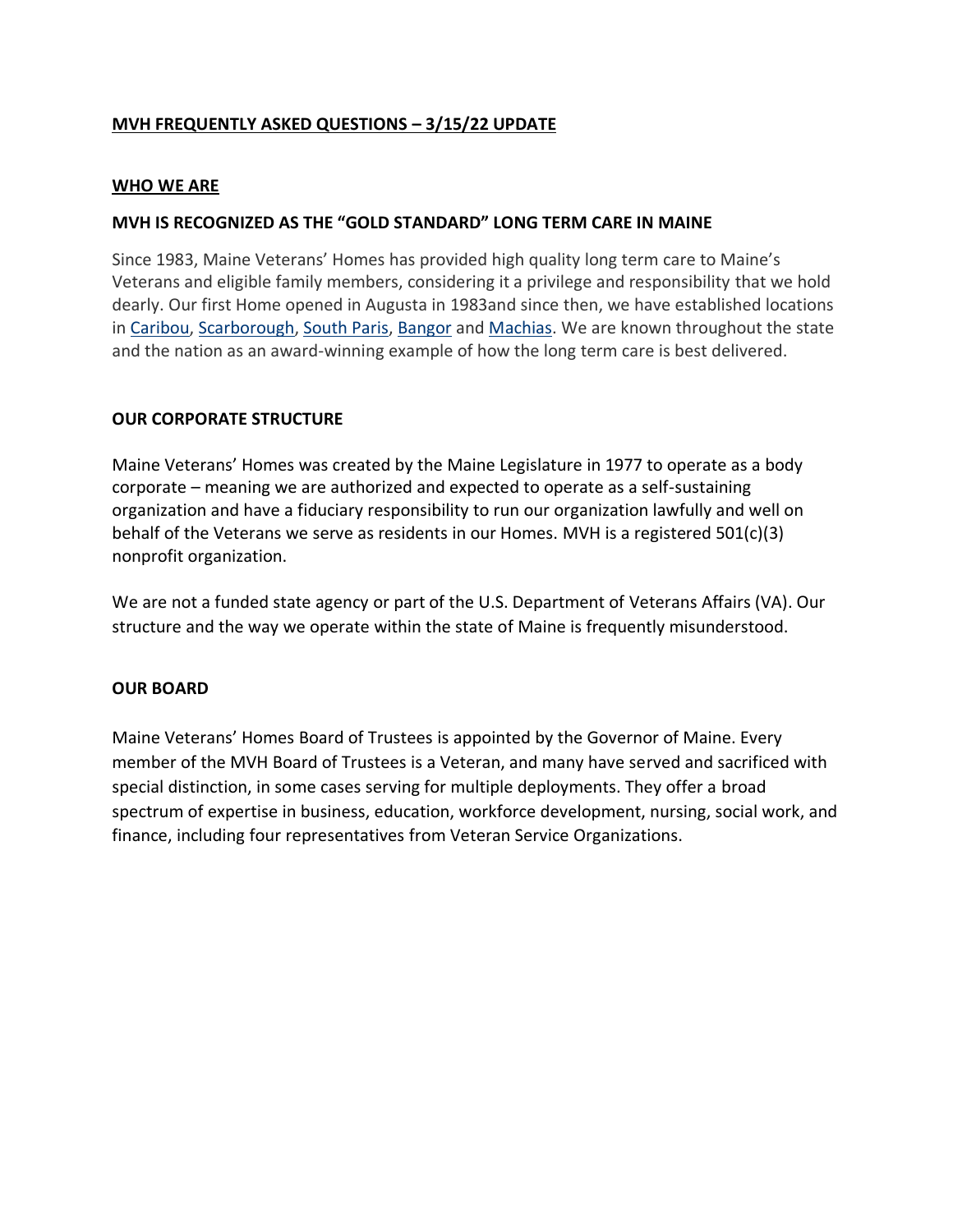### **THE DECISION**

### **TIMING OF THE DECISION**

This was a multi-year, deliberative decision by the MVH Board of Trustees. This decision was difficult but necessary to sustain the mission's future of serving Maine's Veterans.

The reasons to close Machias and Caribou were:

- 1. Prolonged and escalating operating deficits at these facilities
- 2. Significant declines in the statewide veteran population but especially in Aroostook and Washington counties
- 3. Urgent staffing crisis with no end in sight

The losses incurred over the past several years as well as the projected challenges of declining Veteran population and staffing threaten the financial viability of the entire MVH system.

# **THE "SPEED" OF THE DECISION**

The reasons described have been concerns for years. MVH worked diligently to overcome the challenges year after year, but the challenges caused by the pandemic were the tipping point where immediate response was required to protect the stability of the entire MVH system. The pandemic caused operational costs and staffing challenges that compounded already existing financial burdens driven by reimbursement and eligibility determinations unique to Veterans.

# **THE DECISION EXPLAINED IN GREATER DETAIL**

# OPERATING DEFECITS EXPLAINED

MVH Machias and MVH Caribou have always relied heavily on the financial support of the other Homes. In the past several years, the combined operating deficits of MVH Machias and MVH Caribou have grown to about \$2 million annually, and this year they are on track to lose \$3 million.

# THE URGENT STAFFING CRISES EXPLAINED

This is a real problem that has existed for years, was exacerbated by the pandemic and will continue to be a challenge as fewer people choose to be employed in the healthcare sector. The Maine Delegation has also echoed our concern for the ongoing shortage of health care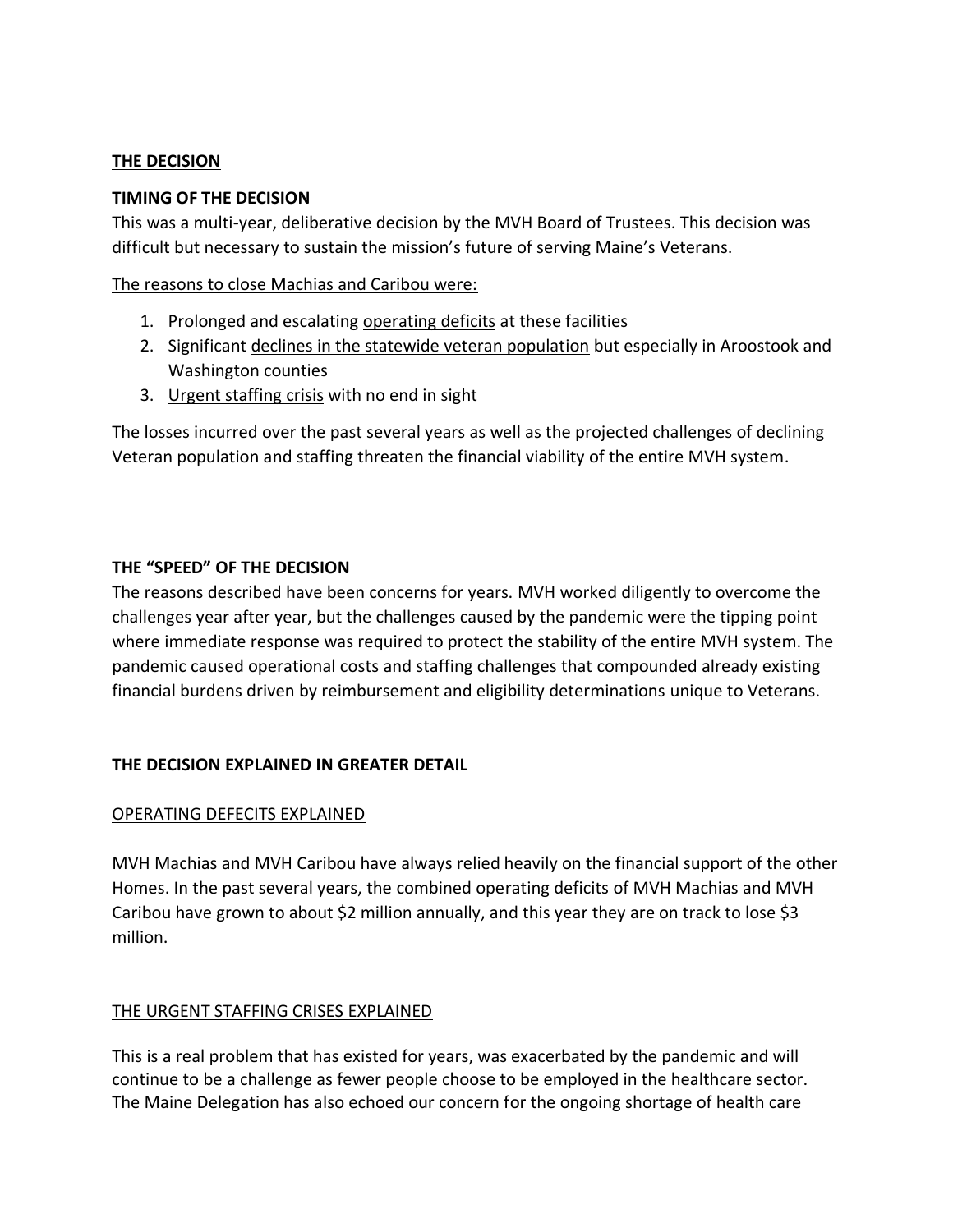workers within the health care industry. This is a long-term problem that has been developing for many years, and the long-term health care sector is the most seriously affected.

MVH cannot hire enough qualified health care workers and support personnel who wish to live and work in the Northern areas of Maine to support our Machias and Caribou homes and staff either facility as needed. Our efforts to offer increased wages and provide additional hiring incentives have not improved the situation. These prolonged challenges are making it nearly impossible to staff operations and a real risk of closing a Home unexpectedly because it cannot be staffed is a reality.

# DECLINING VETERAN POPULATION EXPLAINED

The veteran population will decline by as much as two-thirds in Aroostook and Washington counties, according to VA projections. The statewide decline will be about 40 percent over the same period. These losses are due to an overall demographic decline in the number of people who choose to serve in the armed forces, which began to decrease in the early 1990's. There will be less Veterans because there were fewer people chose to serve than did in the 1940's and 1950's. And even fewer of them live in upstate Maine.

# **NOT A NEW PROBLEM – LEGISLATIVE ACTIONS TO DATE**

MVH has made several efforts over the years to work collaboratively with the State to explore options and find more adequate funding solutions with no real or lasting success. Legislative Bills voted and approved, but partially or completely unfunded once in Appropriations include LD 606 and LD 614. Both Bills represent our efforts to appeal for the crucial support needed to remain viable for Maine's veterans.

MVH is willing to continue efforts toward a permanent solution to provide for all Maine Veterans moving forward. These efforts will be critical to the future of the other MVH Homes. However, MVH Board of Trustees concluded that closure of the Machias and Caribou facilities is inevitable, and further delay would not improve the circumstances and be too costly.

# **THE PROPOSED LEGISLATIVE BILL: LD 2001, INTRODUCED BY TROY JACKSON**

LD 2001 would mandate that there be State Veterans' Homes in all existing locations and that the Legislature approve the establishment or closure of Homes retroactive to 1/1/21. However, this bill does not address the realities, significantly declining veteran population, and the urgent workforce crisis at Caribou and Machias. In effect, it would mandate that MVH keep these facilities open at extreme financial loss and thereby negatively impact our ability to provide quality care across the system now and in the future.